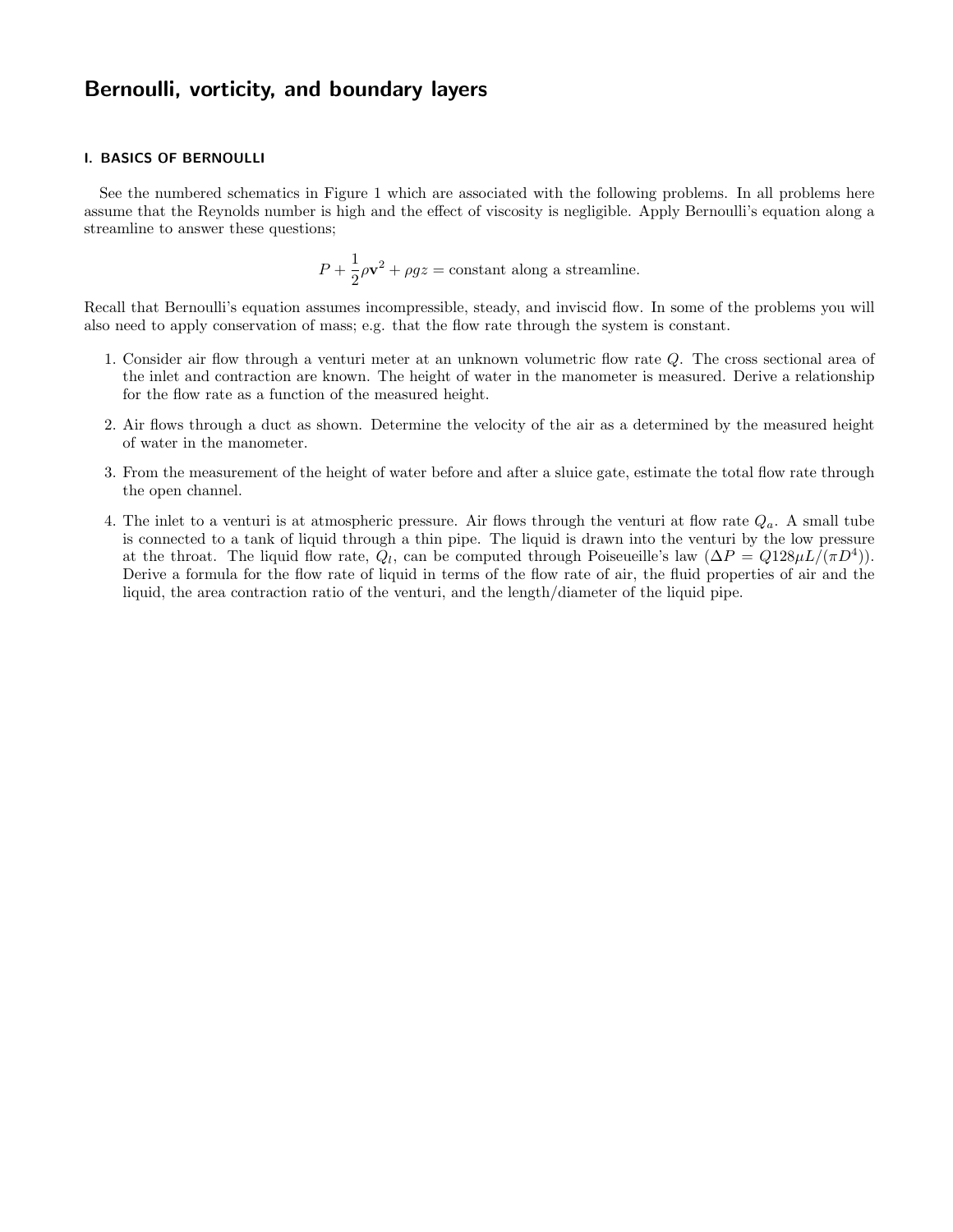

FIG. 1 Schematics for basic Bernoulli calculations.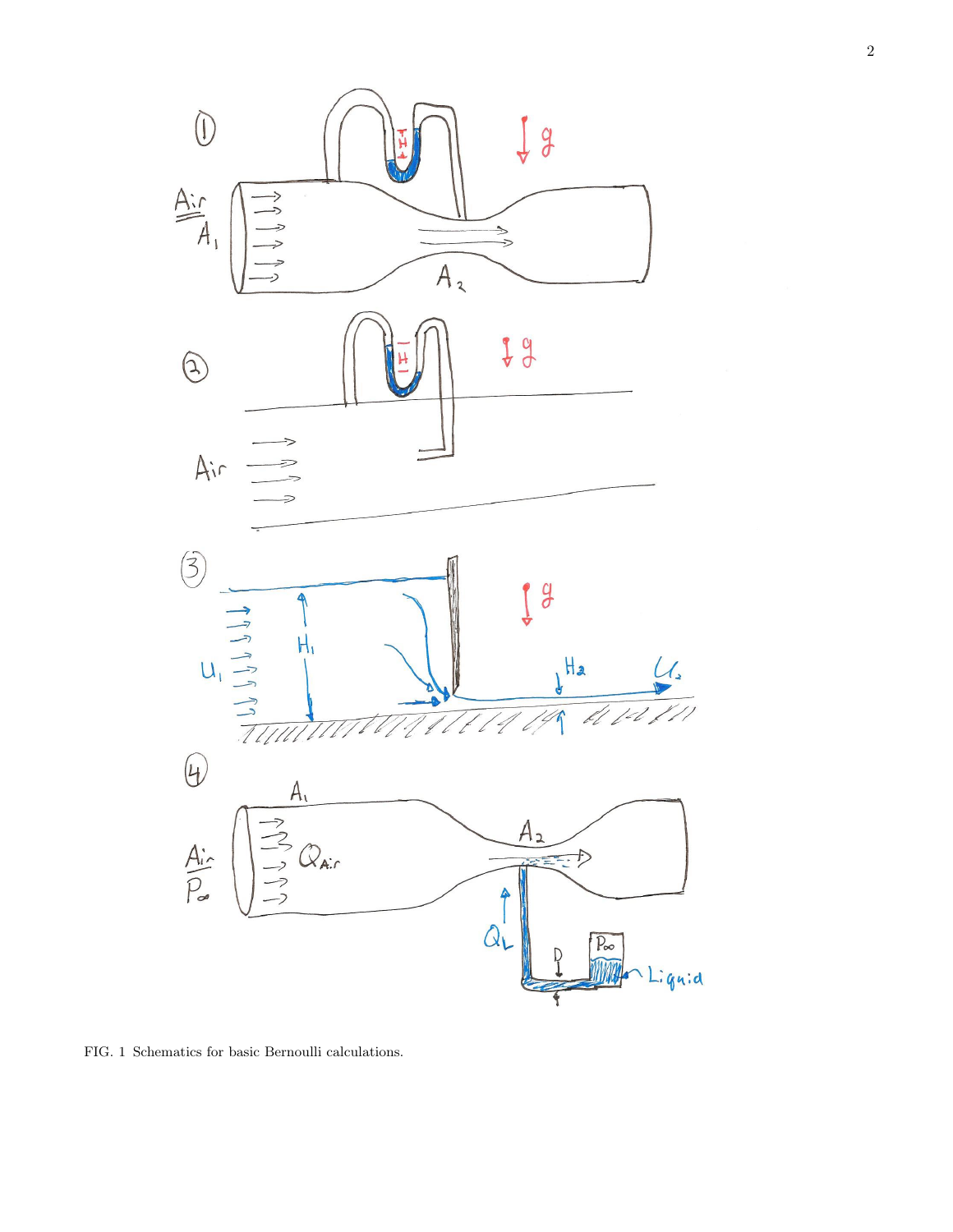

FIG. 2 Pressure data for the levitating plate. The blue data with open circles the device is oriented downward such that the plate is held up with respect to gravity. If the air flow is turned off the plate falls to the ground. For this case the air flow was measured to be 0.0138  $m^3/s$  and the gap height was measured to be 2 mm. The red data with closed dots the device is inverted and the plate is held up with respect to gravity. If the air flow is turned off the plate collapses to the blower. In this case the flow rate was measured to be 0.0023  $m^3/s$  and the gap height was determined to be 0.7 mm.

### II. LEVITATING PLATE

In class I will demonstrate a simple experimental setup. Essentially air blows out of an opening in a flat plate. Another plate is brought close to the opening and this plate is pulled upward and levitates like an upside down air hockey puck, even though the air is blowing outward. The behavior seems counterintuitive, but is easily explained with basic fluid dynamics. We can explain the effect qualitatively quite easily and quantitatively with a little more work.

• To make progress, we will simplify the Navier Stokes equations significantly. Start with looking up the full Navier-Stokes equations for a Newtonian incompressible flow in cylindrical coordinates. Assume flow is only radial,  $v_r$ , such that the theta and z components of the velocity are zero. Also assume the problem is symmetric and all theta derivatives drop out. Leave viscosity in the formulation. Demonstrate that the radial momentum equation and conservation of mass with these simplifications are,

$$
\frac{\partial (rv_r)}{\partial r} = 0,
$$

$$
\rho v_r \frac{\partial v_r}{\partial r} = -\frac{\partial P}{\partial r} + \mu \frac{\partial^2 v_r}{\partial z^2}.
$$

For each term in the original Navier Stokes, comment why that term is zero and what approximation you are making.

- For the case where a constant volumetric flow rate, Q, is forced into the inner hole, solve for the velocity as a function of radial coordinate. Here, you are assuming that  $v_r$  is only a function of r or is interpreted as the average velocity across the gap.
- Assume viscosity is zero and remove those terms from your equation. Convert your equation to a form that looks like Bernoulli's equation along a streamline from the center to the outer edge.
- Using the momentum equation without viscosity (Bernoulli's equation) to solve for pressure as a function of radial coordinate. This analysis will combine Bernoulli's equation with conservation of mass. When you integrate for the pressure, you will take the pressure at the outer radius to be atmospheric. Compare your result to the experimental measurements seen in Figure 2.
- From the pressure with no viscosity in the formulation, compute the total lift force for the plate.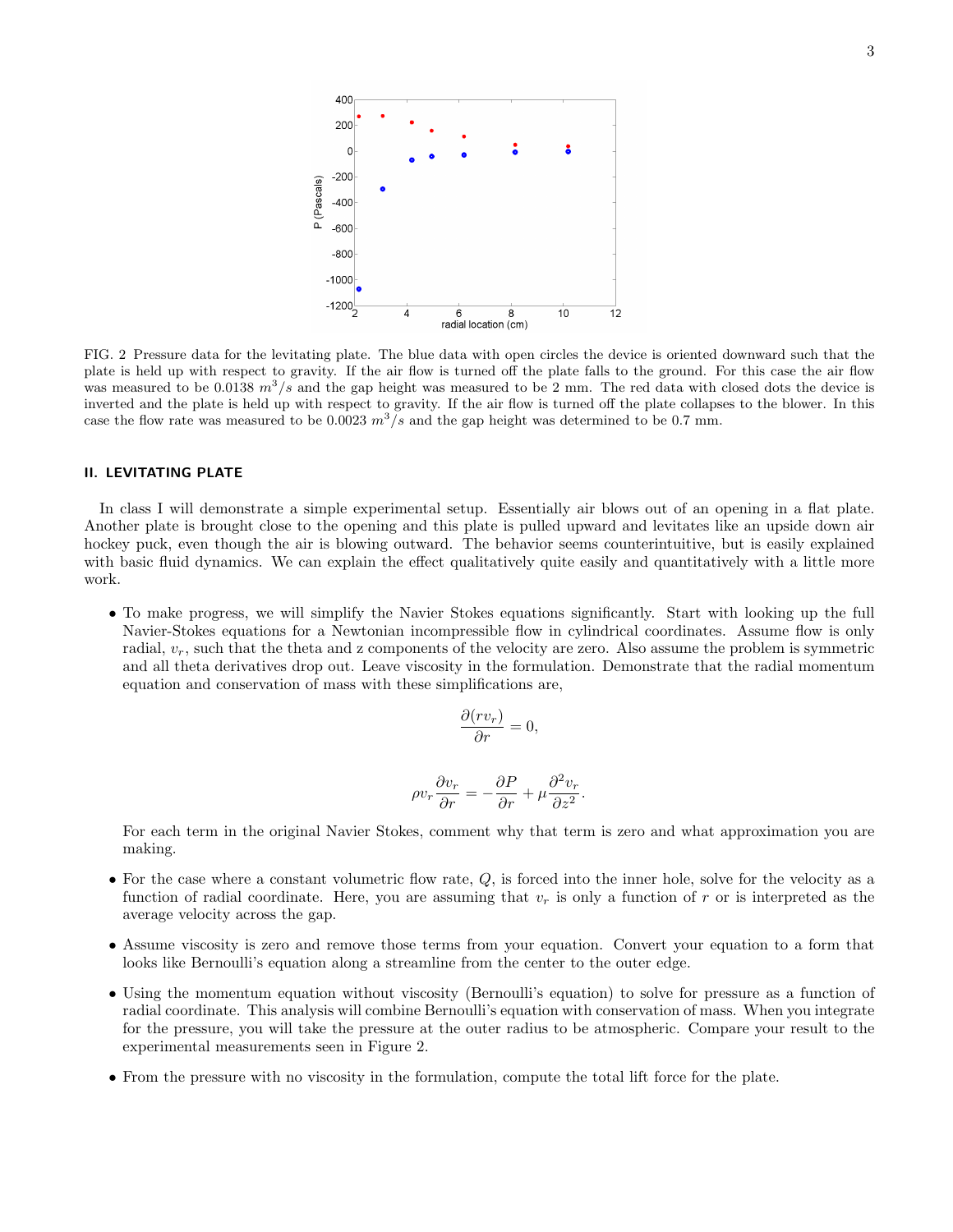• The results with no viscosity can explain the basic levitation phenomena, but they are inconsistent with the data where the disk is floating like an air hockey puck. Lets leave in viscosity and integrate the equation over the gap height (and assuming there is symmetry between  $z = 0$  and  $z = H$ ),

$$
\int_0^H \left( \frac{\partial}{\partial r} \left( \frac{1}{2} \rho v_r^2 + P \right) \right) dz = -2\mu \left. \frac{\partial v_r}{\partial z} \right|_{z=0}
$$

If we define  $\bar{v}_r$  as the appropriately averaged velocity then we have

$$
\frac{\partial}{\partial r}\left(\frac{1}{2}\rho\bar{v}_r^2 + P\right) = -\frac{2\mu}{H}\frac{\partial v_r}{\partial z}
$$

Note that  $\tau = \mu \frac{\partial v_r}{\partial z}$  is the shear stress at the solid surface,

$$
\frac{\partial}{\partial r}\left(\frac{1}{2}\rho\bar{v}_r^2 + P\right) = -\frac{2\tau}{H}.
$$

If the flow were laminar we could have some hope of solving for the shear stress exactly. However, the flow is certainly turbulent and the shear stress  $\tau$  is given by the empirical parameter friction factor, f. Empirically, for flow in a pipe we describe the shear stress as  $4\tau = \frac{1}{2}\rho v^2 f$ . This form goes back to when we discussed the Moody diagram for turbulent pipe flow. The factor of 4 is just by convention. To simplify things we will assume the friction factor is a constant and will not bother to account for its dependence on Reynolds number. The resulting equations for conservation of momentum

$$
\frac{\partial}{\partial r}\left(\frac{1}{2}\rho\bar{v}_r^2 + P\right) = -\frac{\rho\bar{v}_r^2 f}{4H}
$$

- Using the above equation and your prior expression for  $v_r$  from conservation of mass, you can actaully integrate the equations and solve for the pressure as a function of radius. The boundary conditions is that the pressure at the outer radius matches that of the atmosphere. You can use Wolfram alpha or some other symbolic manipulator if that helps, but it is easy enough to do by hand.
- You should now be able to compare what this relatively simple model predicts versus what the experiment says. You should be able to select a single friction factor empirically that models the data reasonably well..

# III. COMSOL

- 1. Create a 2D channel of height 2. Make the domain go from  $-1 < y < 1$ . Make the inlet channel 5 units long. Create a second channel of height 1 from  $-0.5 < y < 0.5$  that is fed by the larger one, see Figure 3. Make the inlet velocity field  $u = (1 - y^2)$ . Set the outlet pressure as zero. Start with Reynolds number of 10. Compute and plot the pressure as a function of distance down the channel. Increase the Reynolds number by a factor of 10 and recompute and re-plot. Keep increasing by factors of 10 until the simulation breaks down and high Reynolds number. Compare the last good solution to that you would get from Bernoulli's equation. Think about the behavior at low Reynolds number and whether you could have a simple model for the pressure in that case too.
- 2. Now we will use comsol to compute lift on a flat plate airfoil. Create a large domain, about 20 units long by 10 high seems to work fine. Cut out a thin flat plate airfoil with a small inclination angle (start with about 4 degrees). Make the airfoil  $\ell = 2$  units long and 0.1 units thick. Give the leading and trailing edges a little fillet to make the flow smoother around the entrance/exit of the airfoil, see Figure 4.
	- Start by using the laminar flow, stationary solver, with a Reynolds number of 1000. Compute the total lift and drag force (integrate the total stress in the x and y directions around the airfoil boundary). Convert these forces per unit width to drag and lift coefficients using,

$$
C_L = \frac{\text{Force}/\text{width}}{\frac{1}{2}\rho U^2 \ell}.
$$

Note that if you set the density to 1 and the length to 2, the Comsol computed force is just the lift coefficient. Change the angle of attack,  $\alpha$ , and get  $C<sub>L</sub>$  as a function of alpha (you can do this by adding a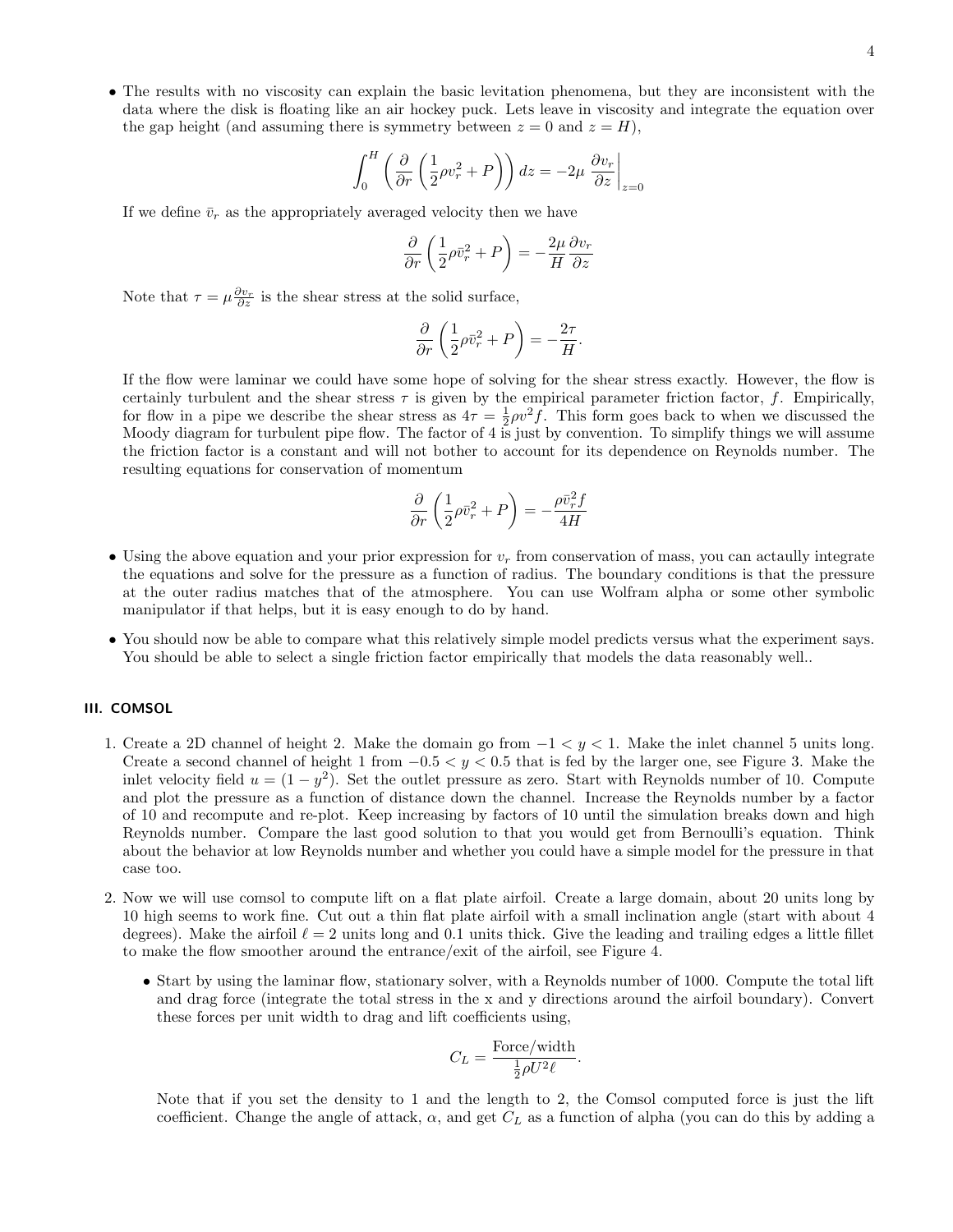

FIG. 3 Schematics for comsol problem 1 with the converging nozzle.



FIG. 4 Schematics for comsol problem 2 with the airfoil.

parameter by right clicking on global parameters, adding angle as a parameter in the geometry, and then adding a parametric sweep under the solver). You should be able to get a solution up to about 10 degrees, beyond that you may have trouble getting converged solution due to the inherent unsteady motion that would set in above the stall condition. Compare your computed results for lift to the theoretical one for a flow with zero viscosity,

$$
C_L = 2\pi \sin(\alpha).
$$

Here you should have a single plot which is computed  $C<sub>L</sub>$  and  $C<sub>D</sub>$  as a function of angle, while also comparing the  $C_L$  to the theoretical.

- Now change the problem to turbulent flow (use the k-e option), stationary solver, with a Reynolds number of 10,000. It may be easiest just to start over with a new problem selecting the turbulent flow as the physics at the beginning. Recompute everything as before and create the same graph as in the previous problem. Note that this will take longer to compute so don't compute more than every 1 degree. Also, as you start to change the angle of attack, you might find that the solution stops converging around 4 degree. If you switch to the transient flow solver, it will work OK beyond that, but then the solution time increases further. If you are using the transient flow solver, just compute every 2 degrees.
- There is some data for a flat plate on the website. I took this from a paper at Reynolds number of 40,000. Data was taken from two sources. Compare your simulation to this data. Also, check out this report from 80 years ago for measurements of lift and drag on different airfoil shapes. https://ntrs.nasa.gov/archive/nasa/casi.ntrs.nasa.gov/19930091108.pdf Look at the data for the first shape which is the thinnest symmetric shape and eyeball how good your computation is in relation to data an an airfoil shape.